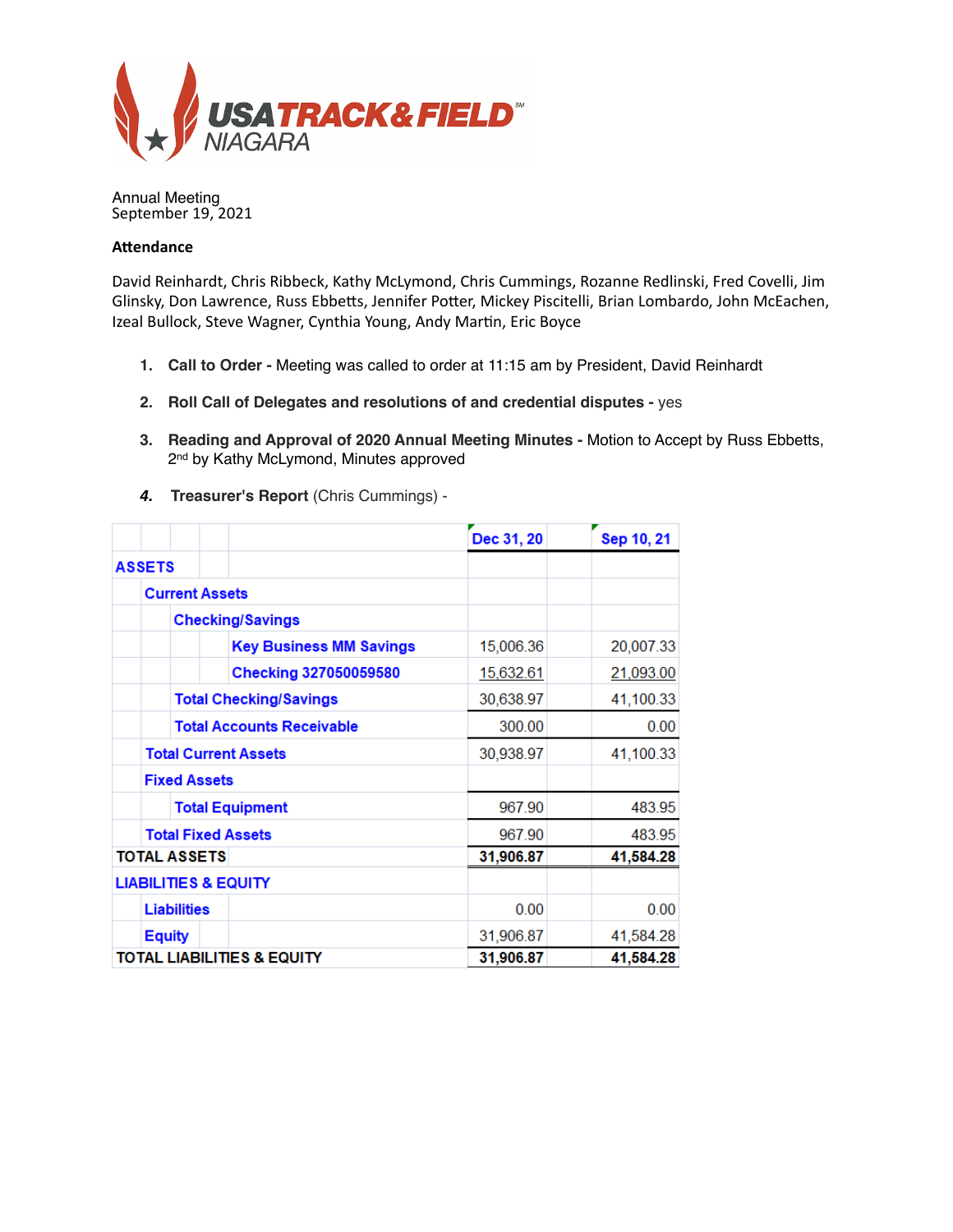

|                                     | Jan - Dec 20 | Jan - Sep(10) 21                   |
|-------------------------------------|--------------|------------------------------------|
| <b>Income</b>                       |              |                                    |
| <b>Empire State Classic</b>         | 0.00         | 6,832.52                           |
| <b>Contributions</b>                | 816.24       | 2,030.00                           |
| <b>Grants</b>                       | 3,122.64     | 0.00                               |
| <b>Event Income</b>                 | 0.00         | 2,683.00                           |
| <b>Sanction Fees</b>                | 5,836.25     | 6,012.30                           |
| <b>Interest</b>                     | 2.18         | 0.97                               |
| <b>Membership Dues</b>              |              |                                    |
| <b>Individual</b>                   | 8,280.25     | 10,698.92                          |
| <b>Club</b>                         | 1,100.00     | 1,450.00                           |
| <b>Total Membership Dues</b>        | 9,380.25     | 12,148.92                          |
| <b>Total Income</b>                 | 19,157.56    | 29,707.71<br>29,707.71<br>6,136.35 |
| <b>Gross Profit</b>                 | 19,157.56    |                                    |
| <b>Expense</b>                      |              |                                    |
| <b>Empire State Classic Expense</b> | 0.00         |                                    |
| <b>Membership Processing</b>        | 1,500.00     | 750.00                             |
| <b>Tax Return</b>                   | 1,200.00     | 600.00                             |
| <b>Website</b>                      | 4,000.00     | 0.00                               |
| <b>Event Expense</b>                | 180.00       | 11,082.27                          |
| <b>Administrative Expense</b>       | 339.53       | 427.73                             |
| <b>Annual Meeting Expense</b>       | 1,140.00     | 0.00                               |
| <b>Committees Expense</b>           | 510.00       | 250.00                             |
| <b>Depreciation Expense</b>         | 95.00        | 0.00                               |
| <b>Total Expense</b>                | 8,964.53     | 19,246.35                          |
| <b>Net Income</b>                   | 10,193.03    | 10.461.36                          |

#### **5. Report of Officers and Committee Chairs**

|                | VP Administration (Membership - Jim Glinsky) - |        |       |     |
|----------------|------------------------------------------------|--------|-------|-----|
|                | Male                                           | Female | Total |     |
| Youth          | 168                                            | 240    | 408   | 44% |
| Open           | 142                                            | 76     | 218   | 24% |
| <b>Masters</b> | 209                                            | 88     | 297   | 32% |
| Total          | 519                                            | 404    | 923   |     |
| $Clubs - 41$   |                                                |        |       |     |

**VP Administration** (Russ Ebbets) – 1. JO meet June 26, 2021 had 238 JO athletes

2. Empire State Classic had 168 athletes from four associations…Niagara Association won men and women's team championships

3. Lions Clubs of Finger Lakes (Zone 20E2) raised \$2025 for support of JO programs.

Long Distance Running (Eric Boyce) - As the LDR Chair I have defined my role by promoting competition within the USATF Niagara Association through Association championships within the LDR umbrella which includes: Road Races, Cross Country, Mountain, Ultra, and Trail. With these championships I have formulated a Runner of the Year series and a Club Grand Prix series, to encourage participation and club camaraderie. The last year and half have been trying due to the pandemic,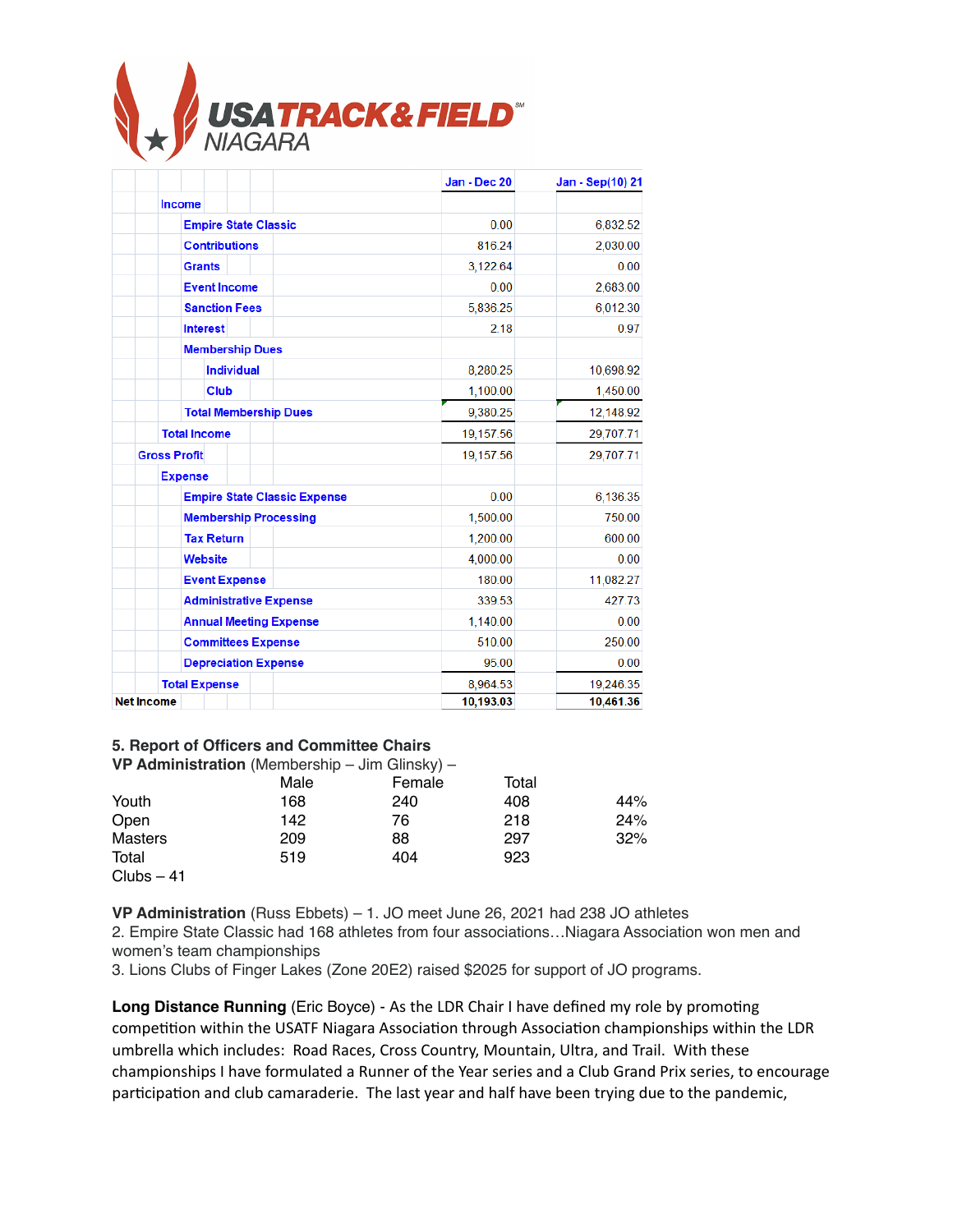

resulting in cancellation of events. This year, 2021 we were able to salvage a modified USATF Niagara Runner of the Year Series and Team Grand Prix series with 5 championships that included: The Empire State 4 Mile Challenge (which was the road race part of the Empire State Meet on July 25), Swain Mountain Race on August 7th, Tom Donnelly Hall Of Fame 5k September 3rd, Unlimited Breadsticks Trail Run September 26, Pete Glavin XC 8k on November  $7<sup>th</sup>$ . These events besides hosting an association championship also provided discount to USATF Niagara members ranging from \$2 to \$5 for current USATF Niagara members. Another goal that I have established with my LDR role is creating membership value. In April of 2020 USATF increased their membership fees. As LDR chair and my interactions with other members, I feel there is a lost disconnect with the membership value. I believe some people feel there is no true value of becoming a member. With that said I hope to increase the race membership discount list from 5 races to at least 20 to 30 races throughout the Niagara borders to give even more value to the USATF Membership. I feel if we get to that number of races providing discounts for those avid runners who compete in many local races runners will have a reason to get a membership. In theory the discounts for races will pay for their membership. In closing I would like to say that by the end of 2021 I plan to have the 2022 USATF Niagara LDR Runner of the Year Series formulated so we can have a big and successful year.

**Officials** (Kathy McLymond) - Niagara Officials as of September 19, 2021

40 currently certified

19 Master Level

08 National Level

13 Association Level

#### Niagara Officials selected for the 2021 USATF National Championships

Chris Cummings – Olympic Trials – Horizontal Jumps, Sr Indoor – Horizontal Jumps Terry Eason – Olympic Trials – Discus, U20 – Head Discus Dan Egan – Sr Indoor – Clerk Jim Glinsky – U20 – Pole Vault Perry Jenkins – Sr Indoors – Head Technical Manager Kathy McLymond – Olympic Trials – High Jump Matt Merrill – Indoor Combined Events – Head, Sr Indoors – Clerk Tom Priester – Sr Indoor – Umpire Rozanne Redlinski – Indoor Combined Events – Alternate, U20 – Horizontal Jumps Chris Ribbeck – U20 – Hammer

#### Track & Field Meets hosted by Niagara Association

Niagara JO Qualifiers/Open Masters on Saturday, June 26, 2021 at SUNY Cortland College – 6 Niagara officials and 6 Adirondack officials

NYS Empire Track & Field Classic on Sunday, July 25, 2021 at SUNY Cortland College – 10 Niagara officials

Officials Training Clinics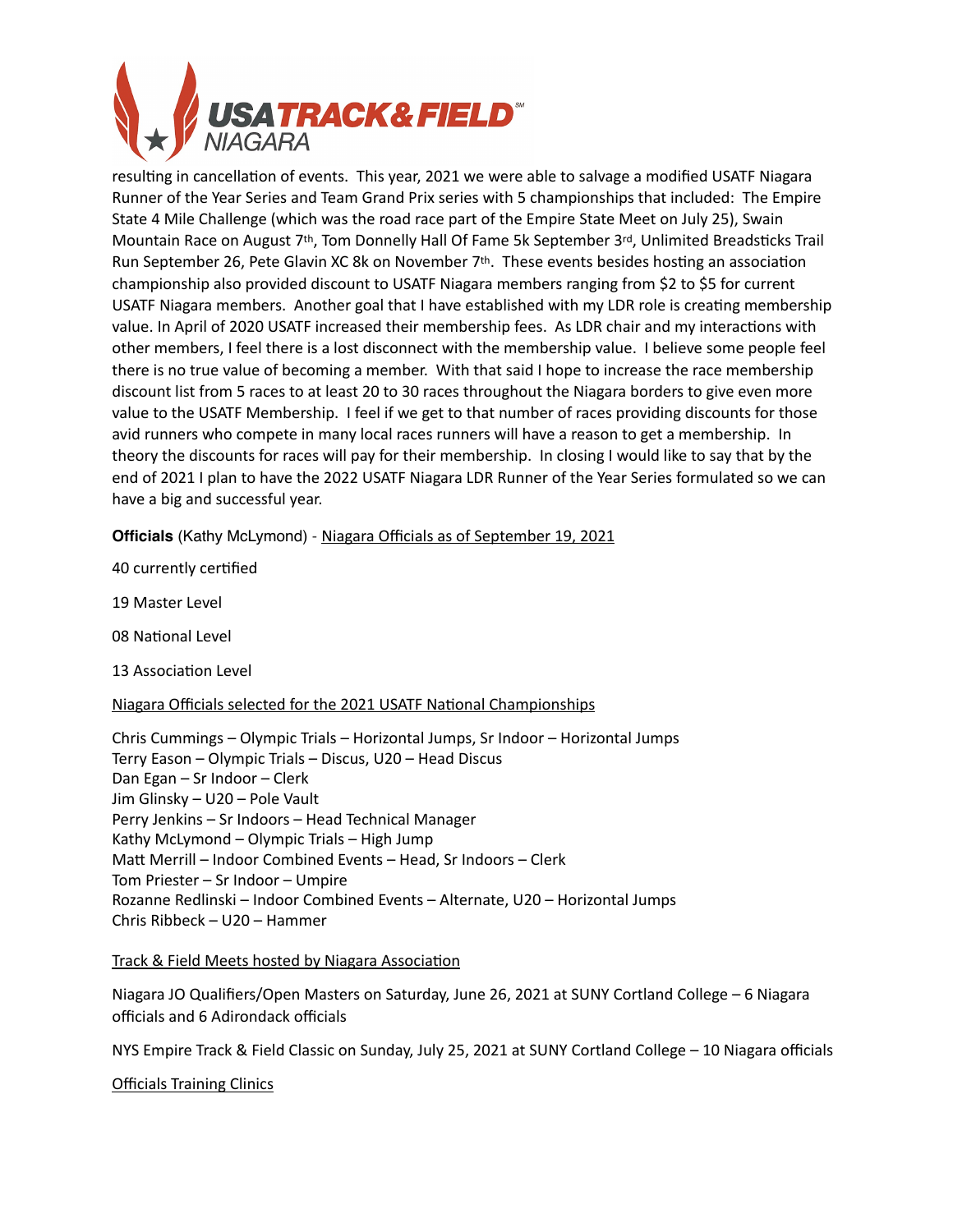

Two in person meetings were conducted, one in Orchard Park and one in Hilton, to go through the recertification of officials.

Five zoom training clinics meetings were held in the months of January, February and March.

Expenses for the period of October 2020 to September 2021.

\$53.09 – postage & shipping \$70.45 – Official of the Year Award  $$30.00 -$  Frames for Certificates \$130 – Recertification Clinic - Rental for Orchard Park Community Activity Center on October 18, 2020 \$130 – Recertification Clinic - Donation to Parma Christian Fellowship Church on October 25, 2020 \$413.54 – Total Expenses

Awards – USATF Officials Committee Service Award – Tim Tierney, Karen Ocque, Dave Hillengas USATF Niagara Official of the Year – Chris Cummings

**High Performance** (Russ Ebbetts) **–** 

**VP Operations** (Fred Covelli) - Unfortunately, the Covid pandemic continued to postpone our ability to conduct association related activities due to the fact that many venues (high school or college) were not allowing outside organizations to use their facilities. As such our 2020 Association Youth XC meet was canceled as well as our 2020 Indoor championship meet.

However, on a more positive note we were able to secure the track and field facilities at SUNY Cortland to conduct our 2021 USATF Niagara Association outdoor JO and Master/Open championship meet on June 26<sup>th</sup>. Qualifying athletes from this meet were then invited to participate at the 1<sup>st</sup> annual Empire Classic track and field championship also held at SUNY Cortland on July 25th. This meet also involved the other 3 USATF associations in New York (Adirondack, Long Island and New York City)

A big "thank you" goes out to Vice President Russ Ebbets on securing and organizing both the Niagara championship and Empire Classic at Cortland.

On another positive note, while clerking at the East Coast Conference championships held at Robert Wesleyan College in Rochester, I had a long talk with Mark McCown, head coach of the Robert Wesleyan track team. He was most receptive at hosting future USATF Niagara Association events at their new track and field facility. Discussions continue.

Looking ahead, the 2021 Niagara Association youth XC meet is being organized by our youth chair Izeal Bullock in conjunction with Brett Shelton to be held in a yet to be determined course in the Corning/ Elmira area of our association currently set for November 6th.

We also will be having our USATF Indoor championships at Ithaca College in early January 2022. A big thank you to Coach Jennifer Potter in securing the Ithaca College indoor facility.

As has been the norm over the past 18-24 months, all events are subjected to the current situations/ mandates as they relate to the Covid pandemic… however there seems to be a return to some normalcy at the high school, college and USATF levels as they relate to cross country, track and field and all other running events.